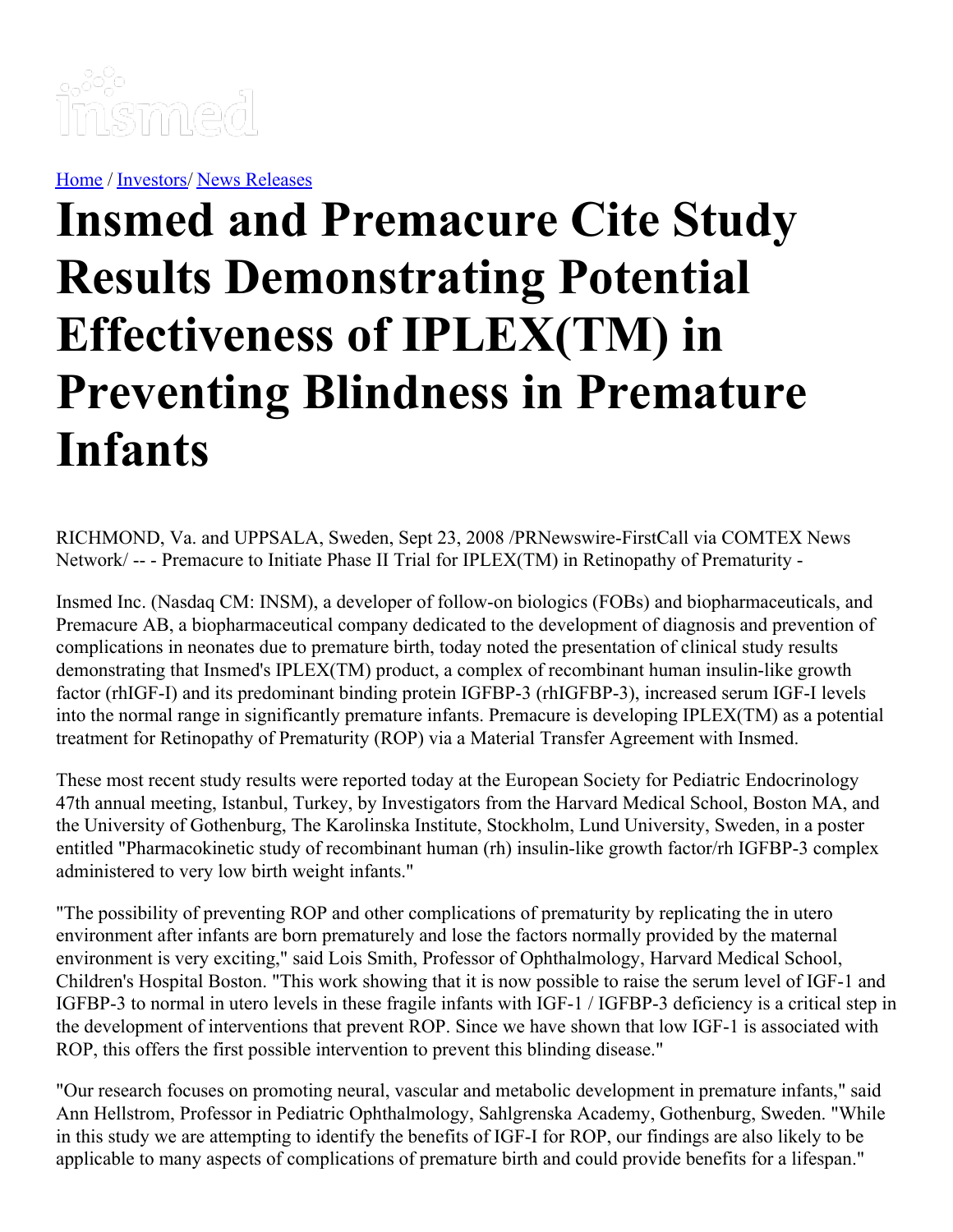"This is a crucial step in the clinical development of a preventative treatment against lifelong severe visual impairment or blindness in infants born preterm," said Jan Borg, CEO of Premacure. "Based in part on these results, we intend to initiate a phase II multicenter trial in the ROP indication during the fourth quarter."

"The ability of IPLEX(TM) to raise serum levels of two key proteins involved in the pathogenesis of ROP safely may offer a more effective preventive option in at-risk infants than the highly invasive and destructive treatment options of laser therapy or cryotherapy that are currently utilized to stem disease progression only," said Geoffrey Allan, President and CEO of Insmed. "We are pleased that researchers at such distinguished universities continue to see promise in IPLEX(TM) in ROP and intend to continue evaluating the drug in this indication. Moreover, these results serve as further evidence of the effectiveness of IPLEX(TM) in potentially treating some of the most under-served therapeutic populations, including Myotonic Muscular Dystrophy and Amyotrophic Lateral Sclerosis."

## Clinical Study Results

Low levels of IGF-I are known to contribute to the pathogenesis of ROP. The objectives of this open label, investigator-sponsored clinical study were to determine whether intravenous administration of rhIGFI/rhIGFBP-3 (IPLEX(TM)) could increase serum levels of these proteins in at-risk infants to levels seen in normal infants, and to evaluate the drug's safety and tolerability. Due to consistency in response, the study was finalized after five infants. The gestational age in these infants ranged from 26 weeks + 0 days to 29 weeks + 1 day (birth weight 810-1,310 g). Treatment with IPLEX(TM) took place on the infant's chronological age day 3 and the investigators reported that the protein complex effectively raised serum IGF-I levels into the physiological range and that the drug's administration was well tolerated, with no acute adverse events.

## About IPLEX(TM)

IPLEX(TM) is a complex of recombinant human insulin-like growth factor-I (rhIGF-I) and its predominant binding protein IGFBP-3 (rhIGFBP-3). The drug, approved in the United States in December 2005 for the treatment of children with growth failure due to severe primary IGF-I deficiency, is currently being investigated in MMD and ALS.

# About ROP

ROP is a disease of the eye that affects prematurely born babies. It is thought to be caused by disorganised growth of retinal blood vessels which may result in scarring and retinal detachment. ROP can be mild and may resolve spontaneously, but may lead to blindness in serious cases. It is one of the most common causes of visual loss in childhood and can lead to lifelong vision impairment and blindness. As such, all preterm babies are at risk for ROP, and very low birth weight is an additional risk factor.

## About Premacure AB

Premacure AB, based in Uppsala, Sweden is a biopharmaceutical company dedicated to the development of diagnosis and prevention of complications in neonates due to premature birth. The first of several indications to be developed is Retinopathy of Prematurity (ROP) a retinal disease being one of the major causes of blindness in infants throughout the world. Contact: Jan Borg, CEO, <u>[jan.borg@premacure.com](mailto:jan.borg@premacure.com)</u>.

## About Insmed

Insmed Inc. is a biopharmaceutical company with unique protein process development and manufacturing experience and a proprietary protein platform aimed at niche markets with unmet medical needs. For more information, please visit [http://www.insmed.com](http://www.insmed.com/).